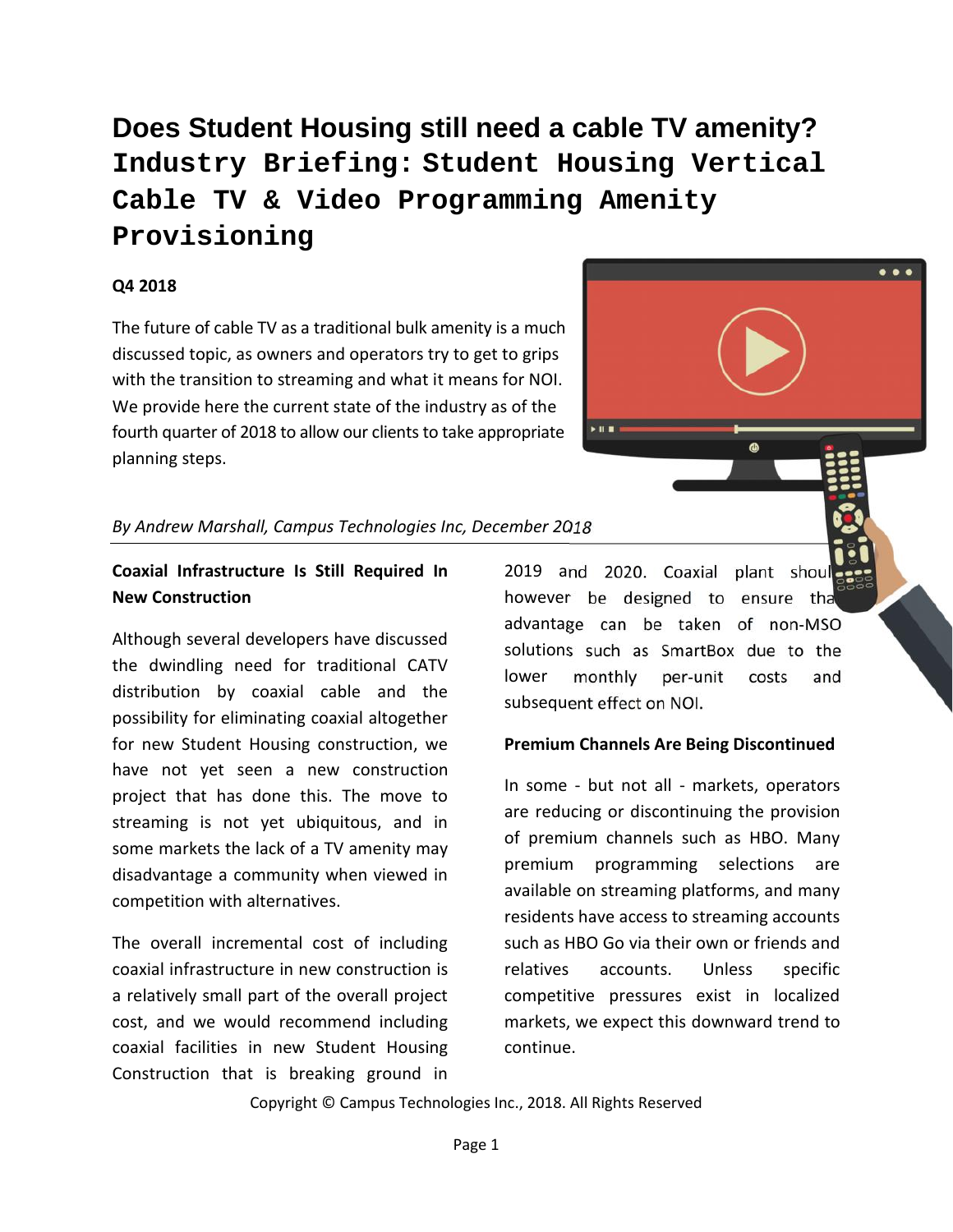#### **Channel Numbers Are Being Reduced**

A 'standard' lineup today in Class A new construction would be 80 HD channels, including local channels and a local sports network. Some operators are reducing this to 48, which reflects the decreasing use of linear TV as a medium in Student Housing.

#### **MSO Contracts Are Dwindling**

Most major owners and operators are not establishing or not renewing contracts for TV programming with MSO's – Comcast, Cox, Spectrum et al, instead deploying solutions such as SmartBox or other QAM distribution systems as a means of reducing monthly costs and thus improving NOI.

There are several reasons for the reduction of market share owned by the MSO's – cost, primarily, but also disadvantageous contact lengths and terms and the requirement to have set top boxes at each resident TV, as this places additional burden on the property at turn to manage boxes and remote controls.

A side-effect of this migration away from MSO's for video is that the MSO will no longer be able to tie up Internet services with cable, leading to increased competition in the Internet space.

#### **Streaming Adoption Is Increasing**

Overall, legal streaming accounts for between 40% and 60% of all peak hour Internet traffic at student housing communities [See Table 1 for a typical traffic mix]. Legal (and illegal) downloads account for an estimated 10% over this, however the frequent use of VPN technology to mask traffic makes it hard to be specific.

Streaming adoption is not increasing at rates predicted by some, but it is increasing nonetheless. Although Student Housing residents utilize a significant amount of screen time, it is not necessarily screen time that involves linear TV programming.

#### **Most Streaming Is At 1080p Or Less**

Very little content is presently streamed at 4K. This is largely due to content availability and the type of device consuming the streaming, which is often a mobile device.

A 1080p HD Netflix stream consumes 4- 5mbps of Internet bandwidth, whereas 4K requires 20-25mbps, so the limited use of 4K streaming helps conserve property bandwidth.

# **Streaming Services Do Not Yet Offer An Appropriate Billing Model To Challenge Other Amenity Services**

Streaming services such as SlingTV could, technically, use IP based distribution to replace coax based TV amenities. However, their licensing model from content providers and the structure of their billing and authentication preclude this type of deployment. It is expected that this may

Copyright © Campus Technologies Inc., 2018. All Rights Reserved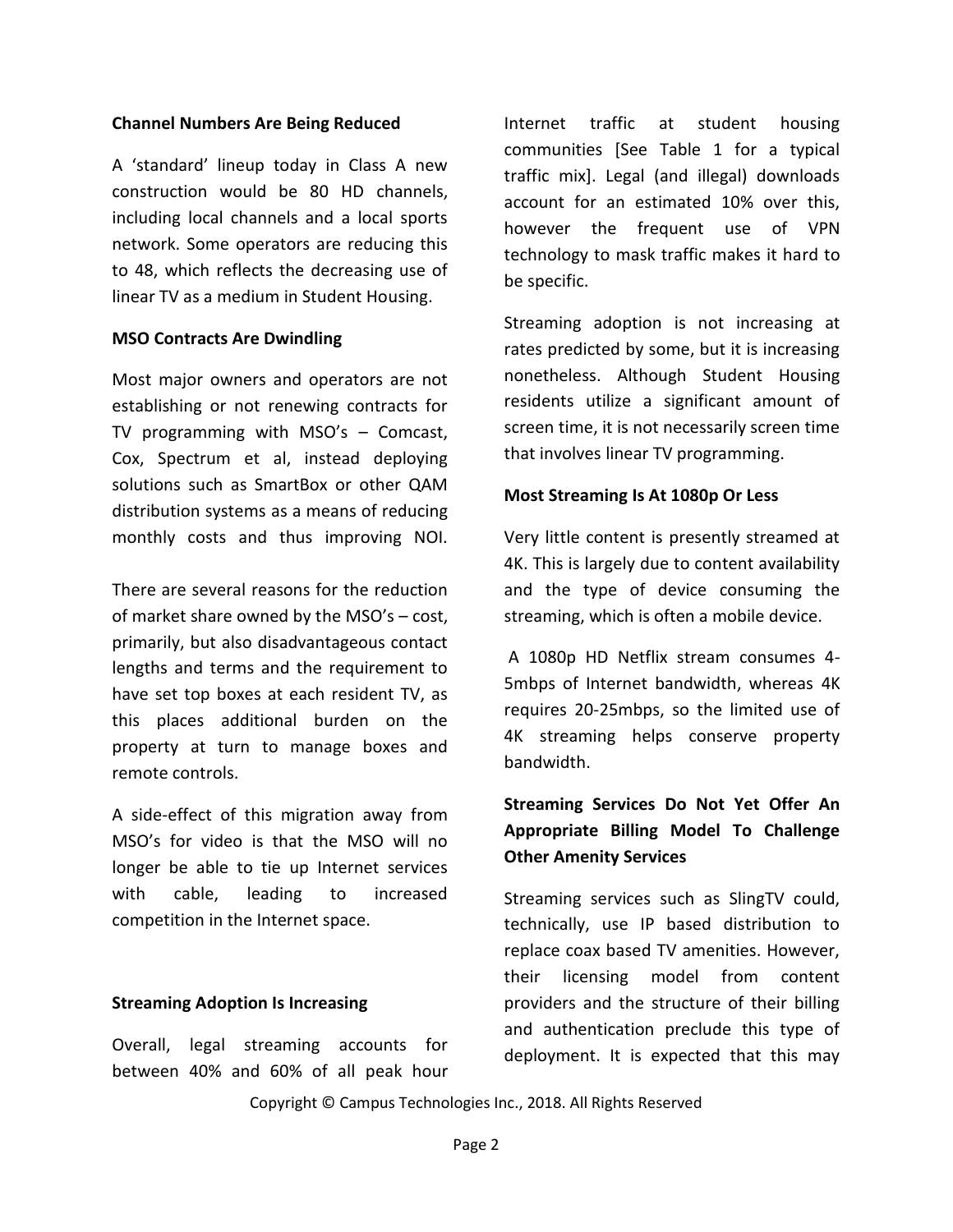change as the industry matures, but is not expected in the short term.

### **Conclusion**

Bulk amenity cable is not dead yet, and the transition to streaming is in progress but moving slowly. Owners and operators should continue to design new construction and rewiring projects with a coaxial component. However, there is an industry trend towards, reducing the richness and number of channels in cable packages, and a sharp trend away from traditional cable company contracts. On the other side of the equation, Internet delivery is being strengthened to allow on-demand streaming by residents. Student housing owners and operators are advised to carefully review cable contracts as they come up for renewal, and to not enter into lengthy new agreements while the provision of cable as an amenity is in flux.

| <b>RANK</b>    | <b>SERVICE</b>                          | <b>PERCENTAGE</b> |
|----------------|-----------------------------------------|-------------------|
| $\mathbf{1}$   | <b>Netflix</b>                          | 15.89%            |
| $\overline{2}$ | YouTube                                 | 10.56%            |
| 3              | <b>iTunes</b>                           | 5.8%              |
| 4              | googlevideo.com                         | 4.41%             |
| 5              | Hulu                                    | 3.87%             |
| 6              | Instagram                               | 3.47%             |
| $\overline{7}$ | <b>xBox</b>                             | 2.74%             |
| 8              | Facebook                                | 2.26%             |
| 9              | twitch.tv                               | 2.18%             |
| 10             | Amazon                                  | 1.99%             |
| 11             | web file transfer                       | 1.82%             |
| 12             | <b>Amazon Cloudfront</b>                | 1.67%             |
| 13             | content-storage-download.googleapis.com | 1.55%             |
| 14             | <b>Sony Playstation</b>                 | 1.31%             |
| 15             | Hulustream.com                          | 1.14%             |
| 16             | akamai.net                              | 1.12%             |
| 17             | miscellaneous-https                     | 1.09%             |
| 18             | apple.com                               | $< 0.1\%$         |
| 19             | ssl/tls                                 | $< 0.1\%$         |
| 20             | <b>Apple Music</b>                      | $< 0.1\%$         |
| 21             | web streaming                           | $< 0.1\%$         |
| 22             | Quick                                   | $< 0.1\%$         |
| 23             | nflxvideo.net                           | $< 0.1\%$         |
| 24             | acgvideo.com                            | $< 0.1\%$         |
| 25             | twitter                                 | $< 0.1\%$         |

*Table 1: Typical Student housing Internet traffic mix*

Copyright © Campus Technologies Inc., 2018. All Rights Reserved